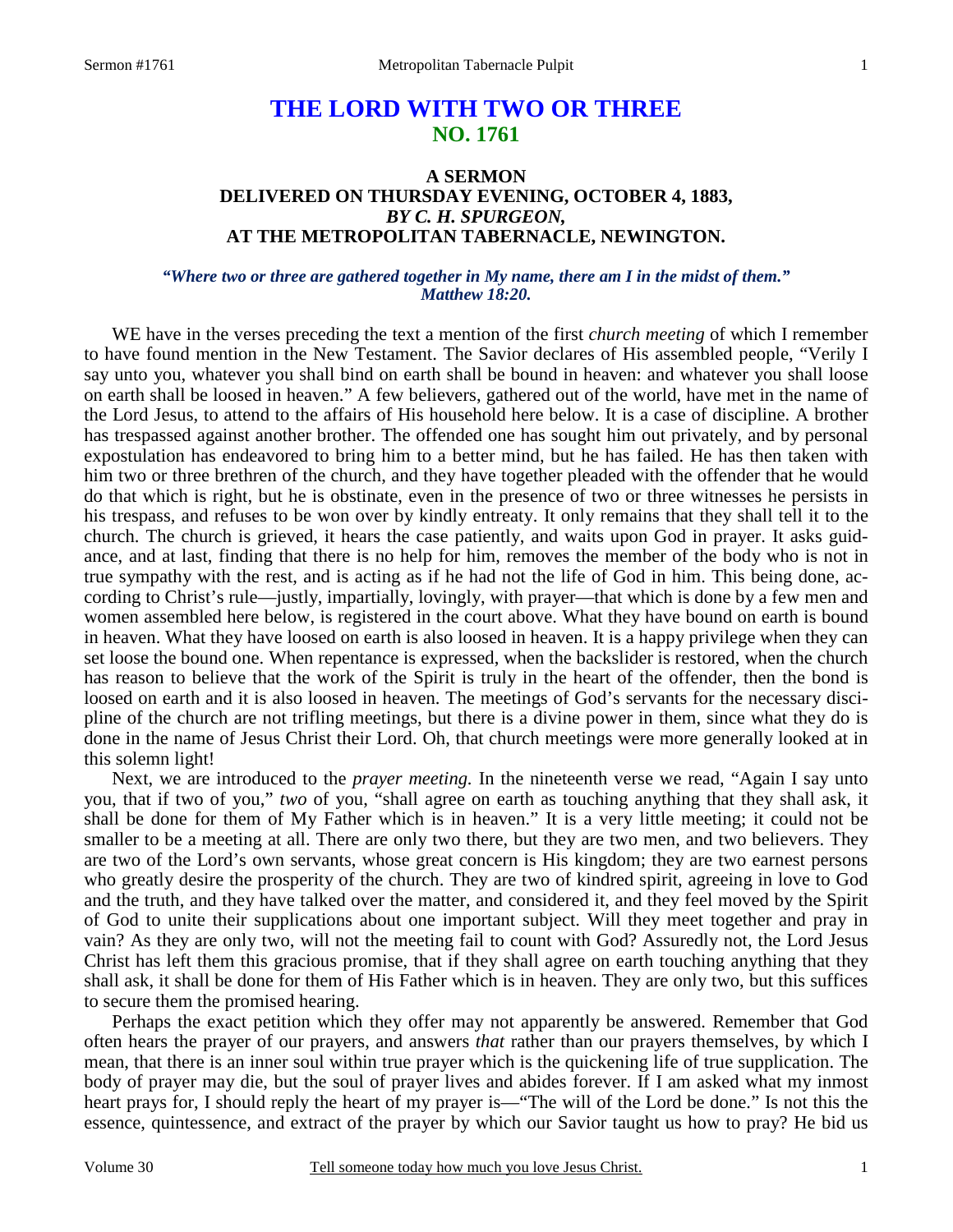say, "Your will be done in earth as it is in heaven." Is not this the finale of His own prayers, the entreaty of His passion, His deepest and yet His highest pleading? "Nevertheless, not as I will, but as You will." Now we want the will of the Lord to be *done*, we do not desire it to remain as a secret decree, but actually to be fulfilled, and it is ours, as it were, with the finger of prayer, to turn the folded leaves one by one, and exhibit them to the light of fact, so that the purpose of God may become an accomplished thing in answer to the prayer of His people. Do we mean anything more than this by our prayers? I think that, when well instructed, this is neither more nor less than what we intend, and if it is really so, and we come together, delighting ourselves in the Lord, He will most certainly give us the desire of our hearts. When we come together with our wills sanctified into the likeness of the divine will, then our prayers succeed, till they become no presumption even if we dare to say with Luther in one of his bold prayers, "Oh, my Lord, let *my* will be done this time!" He ventured to speak thus because he felt sure that his will must be in accordance with the divine will. Only there do you stand on solid ground. Only there may you plead without any reserve for special blessings.

 The prayer meeting is not a farce, no waste of time, no mere pious amusement. Some in these times think so, but such shall be lightly esteemed. Surely they know not the omnipotence that lies in the pleas of God's people. The Lord has taken the keys of His royal treasury, and put them into the hand of faith. He has taken His sword from the scabbard and given it into the hands of the man mighty in prayer. He seems at times to have placed His sovereign scepter in the hands of prayer. "Ask Me concerning things to come: concerning My sons, command Me." He permits us to speak with such boldness and daring that we overcome heaven by prayer, and dare to say to the covenant angel, "I will not let You go unless You bless me." If one Jacob can prevail over a wrestling angel, what can two do? What a victory would come to two who joined in the same wrestling! "One of you shall chase a thousand, and two put ten thousand to flight." There is an accumulated power in united supplication, two do not only double the force, but multiply it tenfold. How soon the gate of mercy opens when two are knocking! God grant to each one of us a praying partner. When John pulls the oar of prayer, let James join him in the hearty tug. Better still, may we always believe in our Father's presence at our prayer meetings, so that we may find the words of Jesus true when He says, "It shall be done for them of My Father which is in heaven."

 Now, thirdly, we come to a promise which includes *every meeting of any sort* or kind which is for Christ's glory. So long as it is a sacred meeting of saintly men and women for the purposes of devotion or service—for the purposes of prayer or praise, or whatever else may be most suitable for the occasion, here is the promise for them—"For where two or three are gathered together in My name, there am I in the midst of them." This sanctions the church meeting; this prospers the prayer meeting. Overshadowing every gracious assembly of the chosen we see the great Shepherd of the sheep, who here expressly says, "Where two or three are gathered together in My name, there am I in the midst of them."

 Now, first, we shall mention with regard to these meetings, *matters not essential.* Then, secondly, we shall carefully mention *a matter most essential.* And thirdly, we shall dwell upon *an assurance most encouraging*.

#### **I.** First, let us speak of MATTERS NOT ESSENTIAL.

 At the outset, we know that *numbers are not essential,* for "where two or three are gathered together in My name, there am I." It is very important in a large church that there should be large gatherings for prayer, for it would be an evidence of a slighting of the ordinance of united supplication if a fair proportion of the members did not come together for that holy and blessed exercise. But still, where that cannot be—where the church itself is small—where, for different reasons which we need not here recapitulate, it is not possible for many to gather together—it is a very encouraging circumstance that numbers are not essential to success in prayer. "Where *two* or *three* are gathered together." The number is mentioned, I suppose, because that is about the smallest number that could make a congregation. We can hardly call it a congregation where the minister has to say, "Dearly beloved Roger, the Scripture moves us in different places," as we have heard was once done by a clergyman. Truly it was an assembly of two and so was within the number, and under the circumstances, might find the Lord present. But two out of a large church would have been a wretched sign of decline. If two were all that met out of a great church, it would be a sadly little company, and the blessing might be withheld. Two or three are mentioned, not to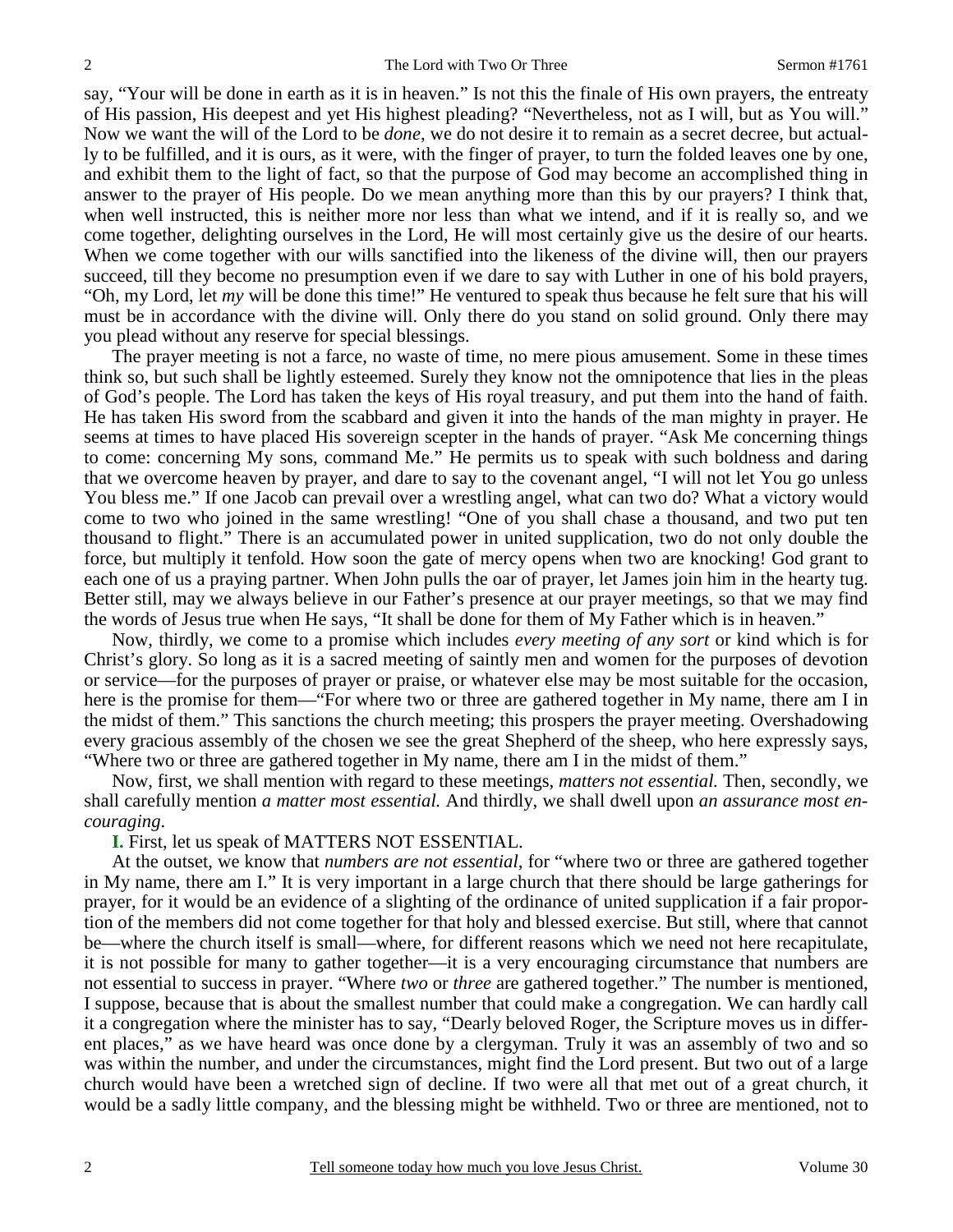Still, the number has this advantage, that it is the readiest congregation to be gathered. It is not difficult to make up two or three. A husband and wife, there are two. A husband and wife and a child, there are three. Or there may be two unmarried sisters, or a widow and child; two can be easily made up. Where there are no children, there may be a husband and a wife and a servant, and these are three. Where there is no wife, perhaps there are two brothers, or a brother and a sister, or perhaps three sisters. And where there is no relation, but a man lives alone, it is not impossible, surely, in the most deserted region for him to find one other or two others with whom he can meet. It is a very handy congregation because it can meet in a bedroom, it can meet in a kitchen, it can meet in a closet; it can meet anywhere because it is so small. It is also easily hidden away. In persecuting times, two or three could get together in a corner, a cave, a cellar, or an attic. For that matter, two or three may be in prison together, and they can pray in one narrow cell or they can do what Latimer and Ridley did when they stood back to back at the stake and lifted up their hearts as one man. That was brave praying, when the two bishops stood to burn with devotion as well as to burn with fire for Christ's sake. I am sure that Jesus was in the midst of them when they met upon the firewood. Two people may meet in the street or in the field. They can get together in the corner of an omnibus or a train, and unite their supplications.

 Two or three make a congregation which is among the small things, but who shall dare despise what God has blessed? I commend to you the frequent practice of praying by twos and threes. There was a minister who had a little society which he called the "Aaron and Hur Society." It consisted of two—one to hold up his right hand and one to hold up his left, while, like Moses, he was on the mountain pleading for Israel. We need this institution multiplied to any extent. We need the twos and threes as well as the one separately praying, and then a blessing will come. But numbers are not important at all. We need say no more about them, except this—I like to note that the text puts it "two or three," for, as one remarks, that is much better than, "three or two." For if "three or two" are gathered together, they are getting smaller, but if it is "two or three," they are evidently upon the increase. If they have only increased from two to three, they have advanced fifty per cent and that is something. If this congregation were to do that, where should we all be able to meet on the Sabbath? On week nights I would encourage you to try to increase till we fill the upper gallery as well as the rest of the building. "Two or three," it is a growing congregation, but still, numbers are not essential to good speed in prayer.

 Next, *the rank of the people is not important*. Does it say, "Where two or three *ministers* are gathered together in My name"? By no means; ministers may expect the Lord to be in the midst of them, but they have no special promise as ministers, they must come before the Lord as plain believers. The "two or three" may be unable to utter a word by way of teaching the great congregation, but this is not mentioned in the promise. Does it say, "Where two or three instructed Christians, advanced in experience, are met together"? No, there is no such limit expressed or implied. In the matter of prayer, no special gift is set apart for those who are eminent in grace. We do not read, "Where two or three full-grown believers are met." Much less it does say, "Where two or three rich people are met together." No distinction is made. If they are the people of God, and if they are the little ones whom the Lord has been describing, humble and lowly in spirit, where two or three of such are met together in the Redeemer's name, "There," says Jesus, "am I in the midst of them." It may be that a poor man and his wife are praying together before retiring for the night. The Lord is there. A couple of servants unite their supplications in the kitchen. The Lord is there. Two or three little boys have come out of school, and they love the Lord, and so they have met in a corner to pray. The Lord is there. Do you remember how Luther was encouraged while he and Melancthon too, were down in the dumps about the Lord's work? They were dreadfully downcast, but as Luther passed by a room, he heard the voices of children and he stopped. Some women, the wives of good men, had gathered with a few holy children, and they were praying the Lord to let the gospel spread in the teeth of the Pope and all his friends from below. Luther went back and said, "It is all right. The children are praying to God. The Lord will hear them. Out of the mouths of babes and sucklings He has ordained strength." So you see in the promise of the divine presence there is nothing said about numbers and nothing about rank.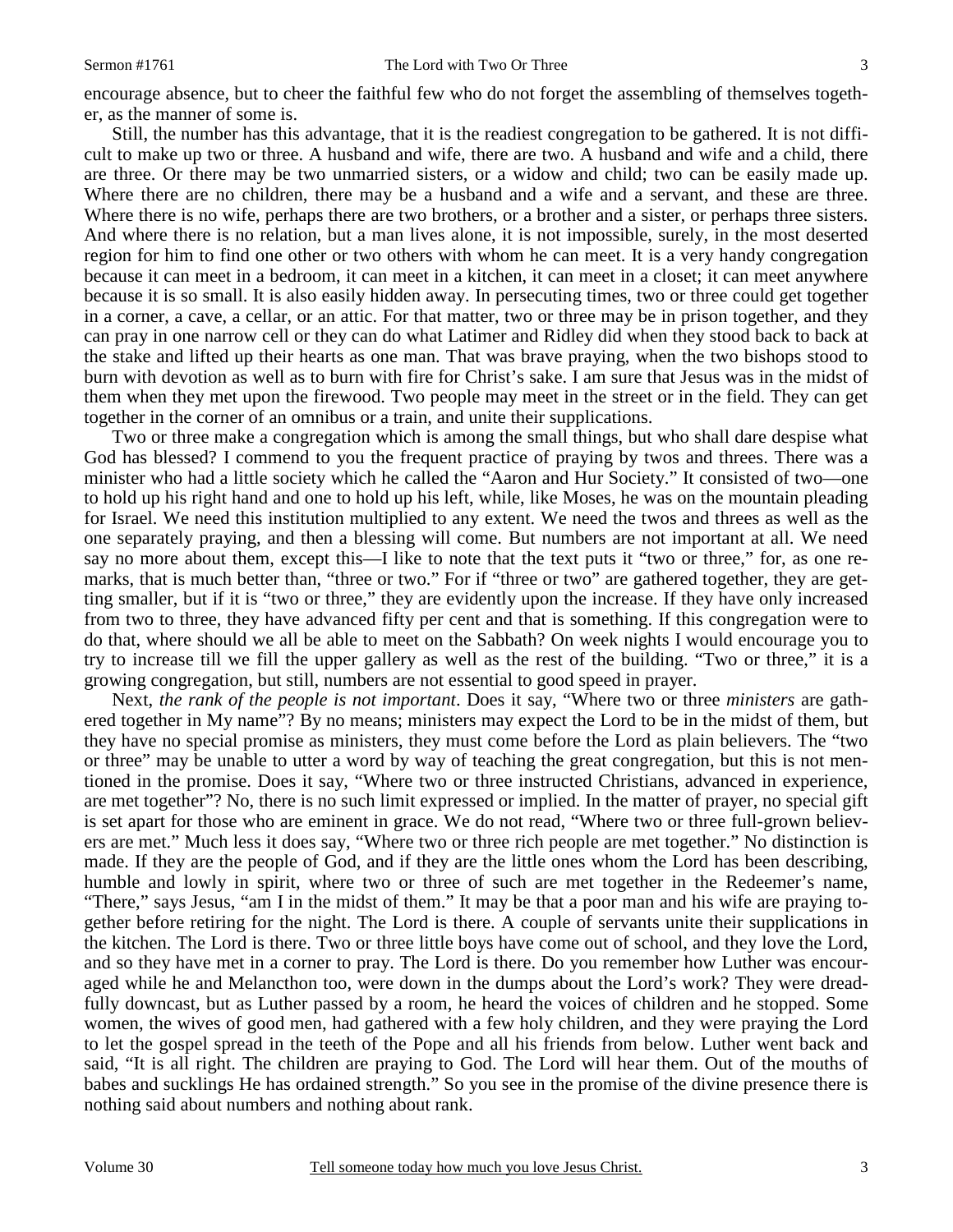Neither is a word said as to *place,* except that it says, *"Where* two or three." *"Where"* means anywhere. In any place where two or three are met together in Christ's name there He is. Not in the cathedral only, but in the barn; not in the tabernacle only, but in the field. "Where" means everywhere. In the loneliest place, in the far-away forest, in an upper room, or on board ship, or in a hospital—

> *"Jesus, wherever Your people meet, There they behold Your mercy seat: Wherever they seek You, You are found, And every place is hallowed ground. For You within no walls confined, Inhabit the humble mind; Such always bring You where they come, And going, take You to their home."*

Christ will be with you anywhere when you are with Him in prayer. Have you ever read how the Covenanters, when the times of peace came on, and they could worship in church buildings, yet, nevertheless, often looked back with sadness to the glorious days they had in the mosses and on the bleak hillsides when they were hunted by Claverhouse's dragoons, and the Lord covered them with the skirts of His garments? See the preacher reading his text by the lightning flash, and hear his voice sounding afterwards amid the thick darkness! The saints who had gathered together to hear the Word of God, had an overpowering sense of His presence which nothing could excel. We may meet for prayer anywhere and expect Jesus to be in the midst of us. The place is not essential even in the least degree. When I see people running out every morning to church, it savors of a superstition which ought to have died out long ago. When you look into the church, you will find no great number assembled, generally the rector and one or two of the family makes up the company. But if the whole parish came trooping out to church, I would say that they had better stay at home and pray with their families. Family prayer is a better institution than the tinkling of a bell every morning, and the collecting of people in a church. Have a bell of your own, and be your own priest, and open your Bible, and pray with your children, and that will be a more acceptable sacrifice than if you plod in your superstition half-a-mile to a so-called sacred place to enjoy the voice of a supposed priestly man. Dedicate your parlor, consecrate your sitting room, make your kitchen into a church for God, for there is no sacredness in bricks, and mortar, and stone, and stained glass. The outside of a church is as holy as the inside. Far ought such an age as this to be from the revolting superstition which makes the houses of the godly to be common and unclean in order to magnify the parish church. May we get back to the simplicity of Christ! "Neither in this mountain, nor yet at Jerusalem, shall men worship the Father." The time is coming, yes and now is, when in every place God seeks spiritual worshippers who worship Him in spirit and in truth.

 And will you please notice this, that as numbers and rank and place are all non-essentials, so also is the *time!* There may be—there ought to be to us from holy habit—an hour of prayer. But though that is especially and rightly the hour of prayer—for he that has no appointed time for prayer may probably forget to pray—yet still that pious custom must never degenerate into superstition as though heaven's gate were opened at a certain quarter of an hour, and shut during all the rest of the day. Meet whenever you please, no time will be unseasonable. All hours are good, from twelve o'clock at night to twelve o'clock the next night, and so onward. The hour of prayer is the hour of need, the hour of opportunity, the hour of desire, the hour when you can come together. Let every hour, according as occasion permits you, become the hour of prayer. I have heard it said sometimes in the country, "Well, we cannot get our people together for a prayer meeting because they are busy at the harvest." If the preacher were to get up at four o'clock in the morning, and hold a meeting for prayer out in the field itself, while yet the dew is on the grass, would it not be a wonderful thing for him and for his flock? Suppose the people cannot come to pray at six o'clock in the evening, then make it seven, make it eight, make it nine, make it ten. Perhaps the young folks had better be in bed at so late an hour, and there may thus be legitimate objections to some hours for public gatherings, but yet, twos and threes may sit up as late as they like to pray, and no policeman will come round and tell them to go to bed. Our rulers do not ring the curfew now. The Lord our God does neither slumber nor sleep, He is always waiting to be gracious.

 And once more, there is nothing said here about *the form which the meeting is to take*. "Where two or three are met together in My name, there am I in the midst of them." "They are going to break bread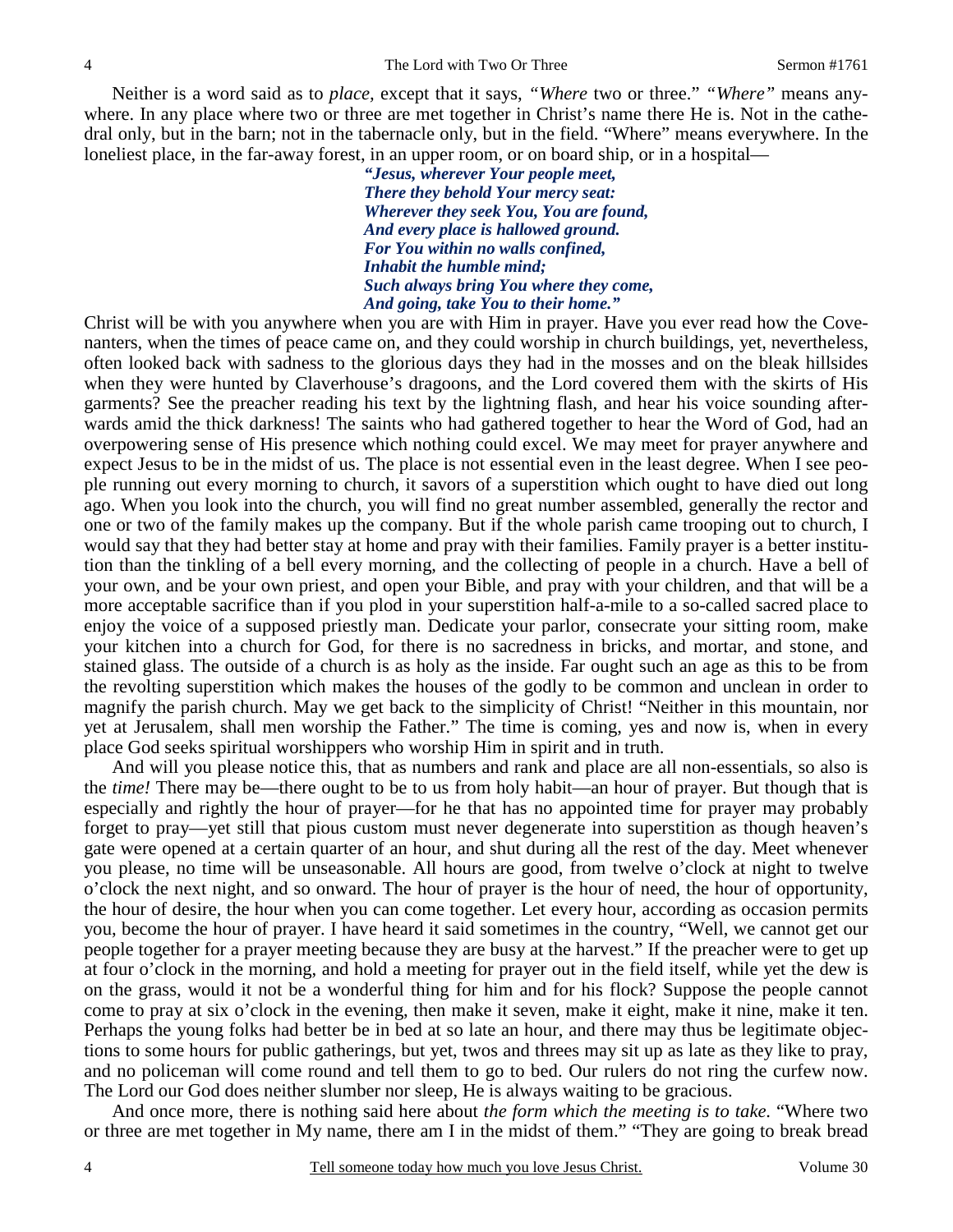together." Very well, they are quite at liberty to do so, and if they have met in the Lord's name, He will be in the midst of them. "But they are going to hear a sermon." All right, so they may. Preaching is an ordinance of God, and He will be in the midst of them. "But they are neither going to hold the communion, nor to hear a sermon, they are going to pray." Quite right, the Lord will be in their midst. "But they are not going to pray, that is to say, vocally. They are going to read Scripture and sit and think on it." Quite right, the Lord will be in the midst of them. "But they are not even going to read, or sing, or pray vocally, they are going to sit still." The Lord will be in the midst of them if they meet in the name of Jesus. "Where two or three are gathered together in My name, there am I in the midst of them." Do not be the dupes of those who say, "This one particular form of service is the only one." Christ has not put it so. And we will not be brought into any bondage by those who call themselves, "Brethren," and are the most un-brotherly brothers that ever lived. They tell us that we are all wrong; we cannot expect to have the Lord with us. To answer these is not difficult. Dear brothers, we are not at all grieved by your talking as you do, for we know you are wrong, since *we have the Lord with us*. It does not matter at all to us what you say so long as we enjoy *His* company, and see the prosperity which *He* gives to us. So long as we do not quarrel with one another once every few years, we are not anxious to follow you in your methods which are illustrated by your bitter feuds. As long as we do not split up into the most miserable sections of sectarians that ever disgraced the name of Christ, we shall not be greatly wounded by any remarks which you have to make. Condemn and welcome, for your condemnations are mere wind. May your objurgating be blessed to us, and may they ease your minds, also, by relieving your minds of a little of your bitterness. We believe that any form which true worship takes is a form which the Lord Jesus Christ not only tolerates, but sanctions, if His Spirit is there. But if you meet without that Spirit of God, even though you should think yourselves infallibly correct in the form which your meeting assumes, that form will be of very little use to you. I bless God for the grand liberty of worship which is given here. I bless God that He has not laid down this regulation and that, but has left His people to His own free Spirit. "Where the Spirit of the Lord is, there is liberty." "Where two or three are gathered together in My name, there am I in the midst of them;" so much on the non-essentials.

**II.** But now, secondly, there is A MATTER WHICH IS MOST ESSENTIAL, and that is, that they should be gathered *in Christ's name*. Does not this mean that the gathering must be that of Christians met together as Christians to have fellowship with Jesus Christ and so with one another? Does it not mean that they must be met together in obedience to His will as they understand it, to carry out His will as they find it in the New Testament, and as the Spirit of God opens up that New Testament to them? Does it not also mean that they must be met together distinctly for the Lord's purposes?—to honor Christ, to bring glory to His name, to worship Him? They must be met together not to a kind of mystic, invisible, unknown Christ, but in His name, for Christ has a name—a distinct personality, a character, and that must be known, loved, and honored, or else we have not met in His name. Are we not to meet because He bids us meet, and because we have His authority for meeting, His authority for breaking bread, His authority for baptism, His authority for prayer, His authority for praise, His authority for the ministry of the word, His authority for reading the Scriptures, His authority for mutual edification, or whatever form of worship seems most suitable? We meet not to carry out our own devices, but to carry out that which is appointed us by our Lord Himself.

 And does not this gathering into His name mean that we are, first, to be known by His name, and then to get close to one another by drawing more and more near to Him? The way to be gathered together is to be gathered by Him and to Him. If all press to the center, they all press to one another. If each man's aim is personal fellowship with Christ, personal knowledge of Christ, personal trust in Christ, personal adoration of Christ, personal service to Christ, and the getting of a personal likeness to Christ, then we are all coming together. While our fellowship is with the Father, and with His Son, Jesus Christ, we also have fellowship with all the saints. This should be the great objective of all our gatherings, to be brought more fully into Christ, and all of us must meanwhile believe that Jesus is in the midst and we must come together unto Him. You do not meet tonight to listen to a certain preacher, but because through that preacher you have been helped to get nearer to the Lord Jesus Christ, and therefore, you are glad to hear his voice, and glad to worship God with those friends with whom you have fellowship in Christ. You do well to come where you have found Christ before, and you do well to stay away from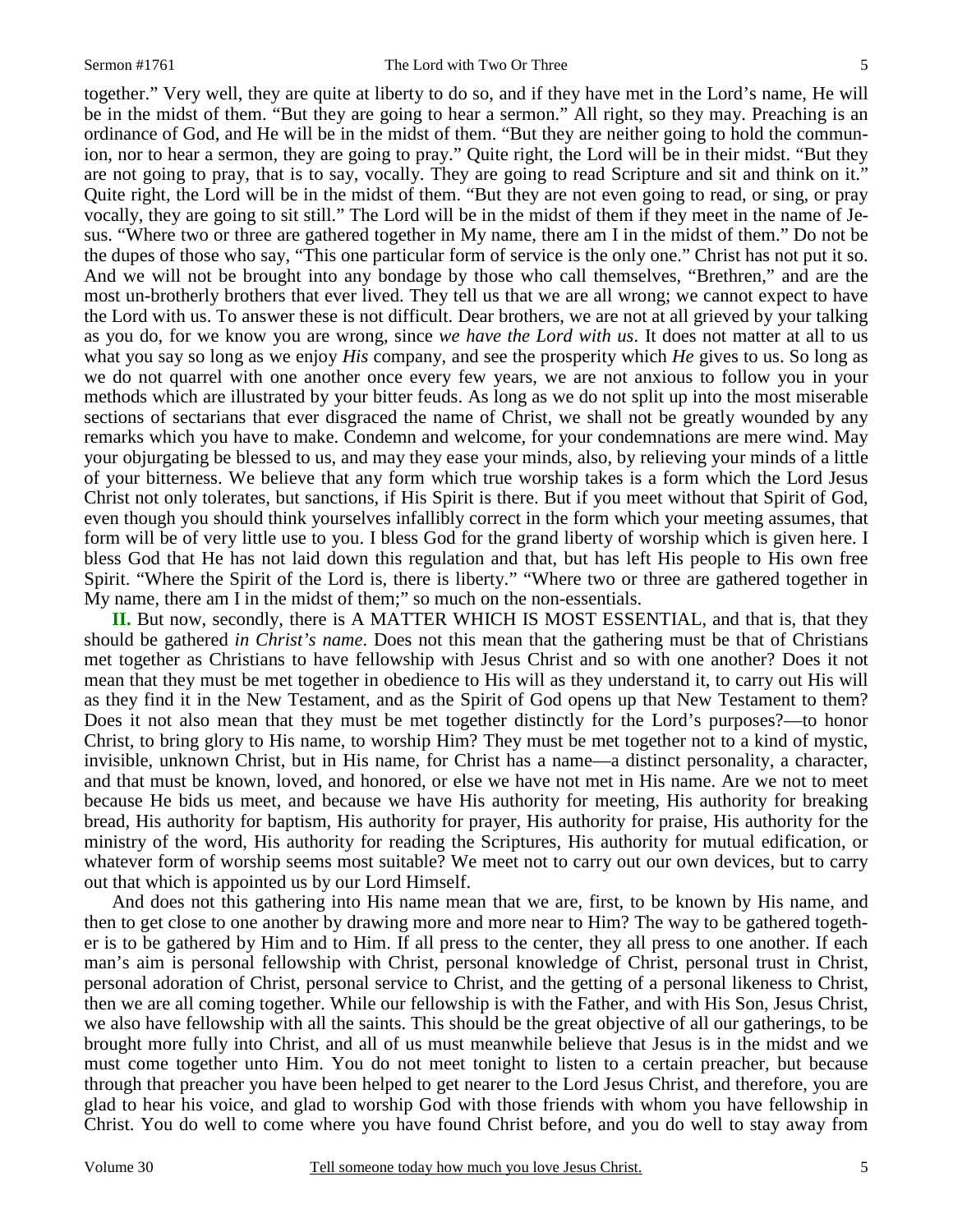any gathering where you have not found Christ. Some, as they go out of the place where they usually worship, are sadly compelled to cry, "They have taken away my Lord, and I know not where they have laid Him." Do not go where Jesus is not present, and if you are distinctly obliged to say, "I have heard sermon after sermon almost without mention of His name. I have gone for months together, and I have not had a sweet thought of heavenly fellowship arising out of the service," then do not go there again. Do not go to any church or meeting house merely because you have been in the habit of going. If your father used to live in Islington, but has now moved, you do not think it necessary to go and call at his empty house, do you? Go where the Lord has met with you, and where you may expect that He will meet with you again. Sabbaths are too precious to be thrown away by sitting still to be starved. Even a cow does not care to be tied up in an empty stall, and a horse does not run to an empty manger. Seek the Lord Jesus, and do not rest till you find Him. We must gather into His name and get closer and closer to Him, or else the Lord's Day will run to waste, and barrenness will devour our souls.

**III.** Now, as usual, I have taken up too much time with the first two heads, for the last is the most important, and that is, AN ASSURANCE MOST ENCOURAGING—"Where two or three are gathered together in My name, there am I in the midst of them."

 First then, very briefly, *how is the Lord Jesus there?* Notice the exact words. Catch the gracious sense. He does not say, "I *will be* there." He says, "I *am* there." He is the first at the gathering, "Where two or three are gathered together in My name, there AM I." Not, "I will be" though that is true, but He puts it in a more divine fashion—"There am I." Jesus is there already before another arrives. He is the first in the congregation, the first in the assembly, and they come, gathering to Him. He is the center, and they come to Him. "There am I."

 How is He there? As we, His people meet, He is there, because He is in every one of us. It is a blessed thing to see Christ in His people. Did you ever try to do that? I know some who try to see the old man in Christ's people. It does not take them long to see the body of sin and death, and it is not a refreshing sight when they do see it. But oh, to see Christ in His people—what a charming sight it is! And I think, with regard to every child of God that I know, that I can see a little more of Christ in him than I can see in myself. I cultivate the practice of endeavoring to see my Lord in all His people, for He is there, and it is irreverent not to honor Him. He is with them, and *is* in them, why should we doubt it? That is something worth remembering. If so many temples of the Holy Spirit come together, why, surely, the Holy Spirit, Himself, is there, and the place where they stand is holy ground. Jesus is in their thoughts, in their objectives, in their desires, yes, and in their groans, in their sorrows, in their spirits, in their inmost souls. Where two or three are gathered together in His name, there is He in the midst of them.

 And next, He is with us in His Word. When the Book is opened, it is not mere words, it is the living and "incorruptible seed which lives and abides forever," and Christ is in it as the immortal life, the secret life-germ in every seed that we sow. Christ is the way, if we teach men the road to heaven. Christ is the truth, if we preach the doctrines of grace. Christ is the life, if we enjoy and feed upon His precious name. Where His Word is preached, there He is, for it shall not return to Him void, but it shall prosper in the thing whereto He has sent it.

 Christ is in His ordinances. He has not dissociated Himself from baptism which is the blessed symbol in which His death, burial, and resurrection are clearly set forth. He has not separated Himself from that other ordinance, in which we behold His passion and see the way in which we become partakers of it, by feeding upon His body and His blood. He has promised to be with us even to the end of the world in the keeping of those divine memorials of His incarnation and atonement, His life and His death.

 And then the Lord Jesus Christ is with the assembly by His Spirit. The Spirit is His representative, whom He has sent as the Comforter to abide with us forever. You must have felt Him sometimes convincing you of sin, humbling you, and bowing you down, then cheering you, comforting you, enlightening you, guiding you, relieving you, sustaining you, sanctifying you. Oh, what light He brings! What life He brings! What love He brings! What joy He brings! When the Spirit of God is in the midst of God's people, what merry days they have! What days of heaven upon earth!

 Does not this fact that Christ is among His people show us that He must be divine? How can He be everywhere in all the assemblies of His people unless He is the omnipresent God? There may be pro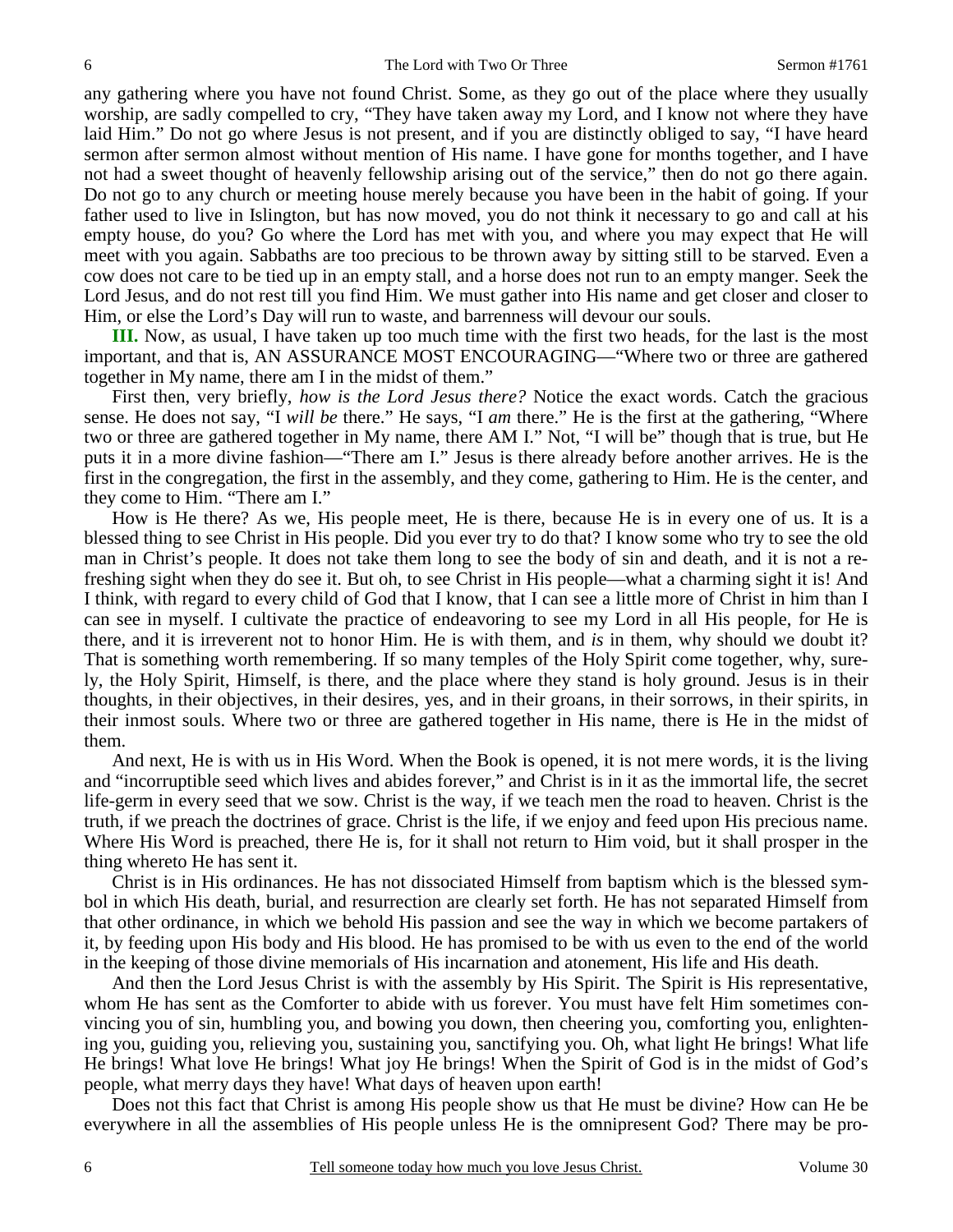fessing Christians who feel a kind of fellowship with Socinians, but I have none. I will not call them Unitarians, for I am as truly a Unitarian myself as any of them can be. I no more believe in three gods than I believe in thirty gods. There is but one God to me, and therefore I am in that sense a Unitarian, and Socinians have no right to the name merely because they deny the Godhead of our Lord Jesus. We believe Father, Son and Holy Spirit to be one God, but Jesus Christ is God, and whoever casts that truth away casts away eternal life. How can he enter into heaven if he does not know Christ as the everlasting Son of the Father? He must be God, since He has promised to be in ten thousand places at one time, and no mere man could do that.

 Next, *where is the Lord in the assembly?* He has promised to be with His people, but where is He? "There am I *in the midst of them."* Not up in the corner, but here in the midst of them is the Lord. He is the center to which all saints gather. He is the sun in the heavens lighting all. He is the heart in the midst of the body giving life to all the members, "In the midst of them." Is not that delightful? The Lord Jesus Christ does not come into the assembly of His people to bless the minister only. No, you are all equally near in proportion to the grace of nearness you have received. He is in the midst of you, in the center of all hearts. Like the center of a wheel, from which all the spokes radiate, Jesus Christ is the middle of the company. Armies place the king or some great general in the heart of the host, in the place of honor and command, so, as our army marches to battle, our King is in the center. The King is in the midst of the saints in all His glory, and His presence is their strength and their assurance of victory. Glory be to our present Lord, He is in the midst of us now.

 And if He is in the midst of His people, *what will He do?* Why, He is there to sanction every little gathering of His people—to say to the twos and threes, "You are not Dissenters, for you have met with Me. You are not Nonconformists, you are conformed to Me, and I am one with you. You are the Established Church—you two or three. I have established you in My everlasting love, those that meet in My name I have established them, and I have endowed them, and the gates of hell shall not prevail against them. I sanction your assemblies if you are My people." He is there *to bless* those who supplicate and adore. But, mark you, the text does not say this in so many words, and do not you say it, brothers and sisters, next time you pray. Did I not hear you say, "Lord, You have said, 'Where two or three are met together in My name, there am I in the midst of them, *and that to bless them, and do them good'"?* That last little bit is your own. That addition is not in the Bible, for it is not the Lord's way to say what never needs be said. What other blessing do we need than Christ in the midst of us? If He is there, the blessing is not what He gives, but *He Himself is the blessing*. It is not what He does, *it is Himself.* It is not even what He says, *it is Himself*. Oh, blessed be His name for what He gives, and blessed be His name for what He does, and blessed be His name for what He says, but still more blessed be His name because He *Himself* loved us, and gave *Himself* for us, and now comes *Himself* into the midst of His people.

 Now, dear friends, if Christ Himself is in the midst of His people, He will bring us peace, just as He did when He dropped into the assembly of the eleven, the doors being shut. He stood and said, "Peace be unto you!" and when He had said that He showed them His hands and His side. It was Himself, His own peace, and His own person which made His disciples glad. Then He said, "As My Father has sent Me, even so send I you." This was His own commission from His own lips to His own servants, and having said this, He breathed on them and said, "Receive you the Holy Spirit." Thus His own breath and His own Spirit coming upon them made them strong for service, and that is what He means when He says, "I am in the midst of them."

 Does not this make our meetings delightful—Christ in the midst of us? Does not this make our meetings important? How one ought to strain a point to be there! If we have met with Christ before we shall not bear to be away. We shall long to meet Him again, and count it a great denial if we must be absent. Does not this make our meetings influential? The gatherings of God's people are centers of influence. When the gathering contains but two or three, if Christ is there, the eternal power and Godhead are present, and out of this Zion, the perfection of beauty, God has shined. Where even two or three are met together, and He is in the midst of them, "there breaks He the arrows of the bow, the sword, and the shield, and the battle." He will make His power known, and the glory of His grace shall go forth out of those little companies even to the ends of the earth—

*"Where two or three, with sweet accord,*